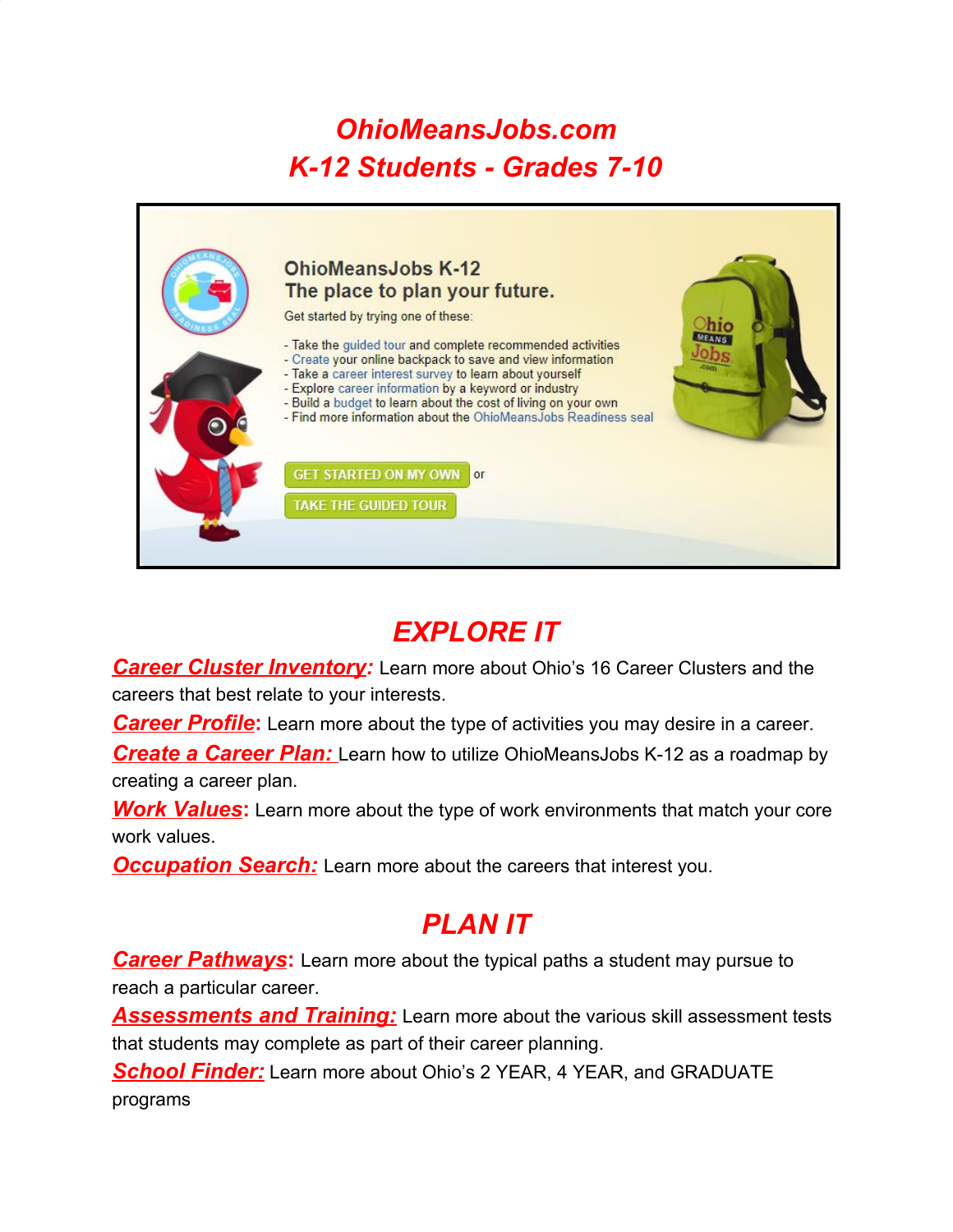### *FUND IT*

*Budgeting for Your Career:* Learn more about the expenses students may have in the future. Use the budget calculator to identify a target salary based on lifestyle goals and preferences.

**Scholarship Opportunities:** Learn more about the scholarship opportunities through OhioMeansJobs K-12.

#### *FIND IT*

**Search Jobs:** Learn more about the career opportunities in Ohio. *Career Exploration Resources:* Explore Careers in the Military **[www.careersinthemilitary.com](http://www.careersinthemilitary.com/)**

*REMEMBER……..*

*Planning IS Intentional*

*Understand Yourself Understand the World of Work Understand the World of Education and Training Integrate*

*Set-Up Your OhioMeansJobs K-12 Account Today!*

# **Questions?**

### **Thank you for attending!**

**Session Presenter: Amy Sigman, Admissions Coordinator Mid-East Career & Technology Centers [asigman@mideastctc.org](mailto:asigman@mideastctc.org)**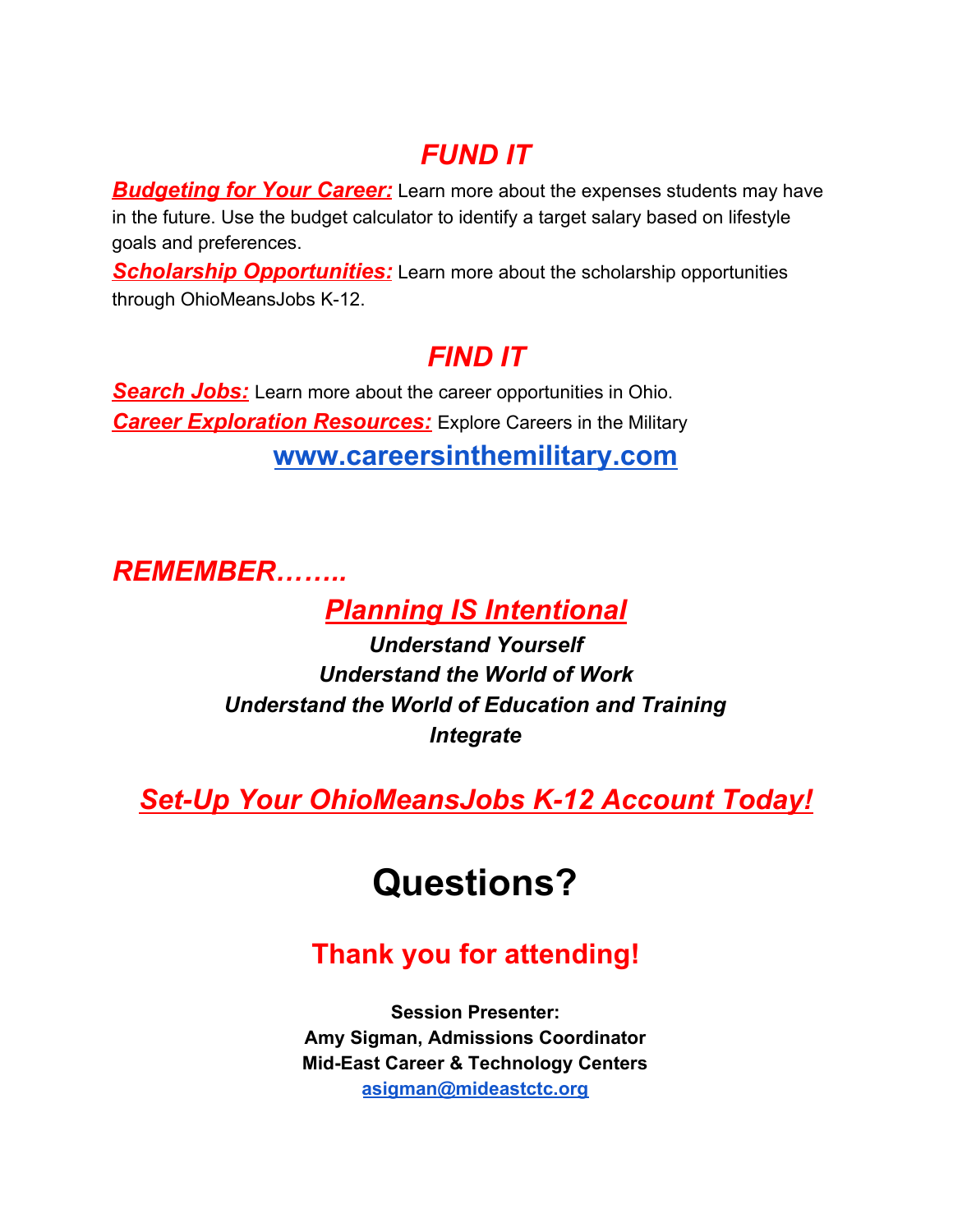# *OhioMeansJobs.com K-12 Students - Grades 11 & 12*



# *EXPLORE IT*

*Career Cluster Inventory:* Learn more about Ohio's 16 Career Clusters and the careers that best relate to your interests.

*Search Jobs:* Access over 100,000 Ohio job openings.

*Resumes***:** Create or upload a resume for colleges or employment.

*Create a Career Plan:* Learn how to utilize OhioMeansJobs K-12 as a roadmap by creating a career plan. Track your progress/completion of guided activities.

*Work* Values: Learn more about the type of work environments that match your core work values.

*Occupation Search:* Learn more about the careers that interest you.

*Career Fairs and Workshops:* Stay informed about upcoming career fairs and workshops in your county and throughout Ohio.

**Practice Interviews and Tips:** Become familiar with some of the most common interview questions and video or record your responses.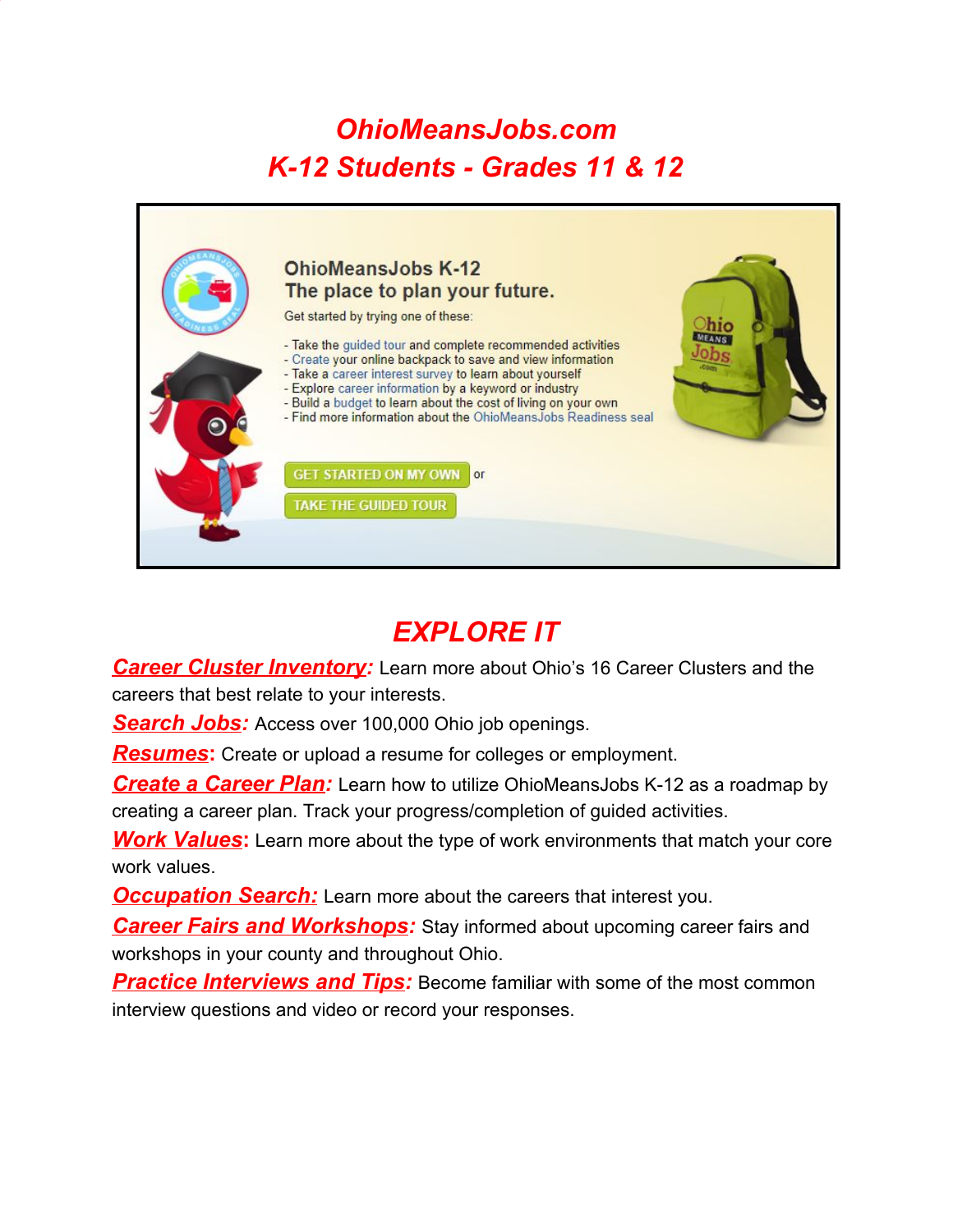### *PLAN IT*

*Career Pathways***:** Learn more about the typical paths a student may pursue to reach a particular career.

*Assessments and Training:* Learn more about the various skill assessment tests that students may complete as part of their career planning.

*School Finder:* Learn more about Ohio's 2 YEAR, 4 YEAR, and GRADUATE programs.

# *FUND IT*

*Budgeting for Your Career:* Learn more about the expenses students may have in the future. Use the budget calculator to identify a target salary based on lifestyle goals and preferences.

*Scholarship Opportunities:* Learn more about the scholarship opportunities through OhioMeansJobs K-12.

#### *FIND IT*

*Search Jobs:* Learn more about the career opportunities in Ohio. *Career Exploration Resources:*

Explore Careers in the Military: **[www.careersinthemilitary.com](http://www.careersinthemilitary.com/)**

# *COLLEGE STUDENTS*

*Contact Career Services:* Stay connected! *Document Storage:* Upload important documents, such as transcripts, letters of recommendation, awards, and more.

*Social Media Profile:* What does your social media profile say to colleges and/or potential employers?